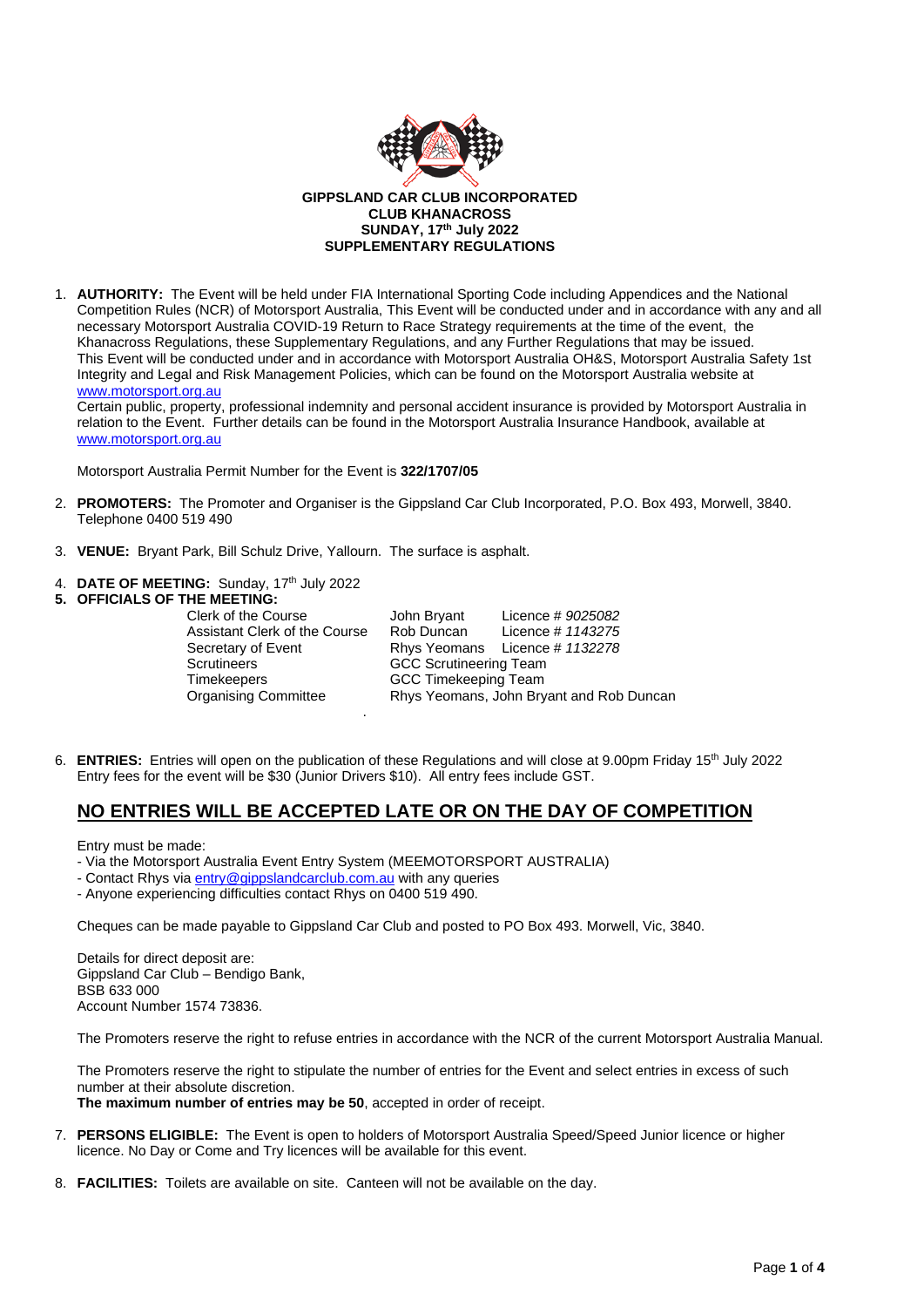- 9. **DRIVERS BRIEFING:** All Drivers must attend the Driver's Briefing at 9.45 am on the day of competition. The driver's briefing will be conducted via loud speaker in the pits. Please ensure all social distances requirements are upheld.
- 10. **STARTING TIME:** Competition will commence at approximately 10.00 am. A minimum number of 4 and a maximum number of 8 tests will be conducted as per the Motorsport Australia Khanacross Regulations.
- 11. **SCRUTINY:** Scrutineering will be completed on the day of event by the Gippsland Car Club scrutineering team. Scrutineering will be 'in bay' scrutineering. All vehicles shall comply with Schedule A and Group 4K of the Motorsport Australia Manual. Please ensure your vehicle and safety equipment is ready for scrutineering on arrival at Bryant Park. Motorsport Australia Speed/Speed Junior or higher licence will be confirmed via Motorsport Australia Portal by the Competition Secretary when accepting your entry.

**Note**: All cars must be adequately muffled to comply with Motorsport Australia noise emission requirements.

- 12. **TYRES:** Winter tread, bar tread, mud, snow and rally tyres are **NOT** permitted.
- 13. **DRIVER APPAREL:** All Participants are required to wear a helmet and apparel that complies with Schedule D of the current Motorsport Australia Manual whilst competing.
- 14. **START PROCEDURE:** Stationary, within the start garage in a forward-facing direction.
- **15. FINISH PROCEDURE:** Enter garage in a forward direction between the two front markers and come to a complete halt.
- 16. **PENALTIES:** Penalties shall be applied as per the current Motorsport Australia Manual, with the exception that '*slowest time plus five (5) seconds*' shall be calculated as follows:

JUNIORS- The penalty of '*slowest time plus five (5) seconds*' shall be calculated by adding five seconds to the slowest time recorded by the Junior Driver who completes the course correctly, which then becomes the time for the penalised Driver in lieu of that which the Competitor recorded.

SENIORS- The penalty of '*slowest time plus five (5) seconds*' shall be calculated by adding five seconds to the slowest time recorded by the Driver (excluding all Juniors) who completes the course correctly, which then becomes the time for the penalised Driver in lieu of that which the Competitor recorded.

# **17. CLASSES:**

- C. Production 2WD up to 2000 capacity<br>D. Production 2WD 2001 and over
- D. Production 2WD 2001 and over<br>G. Production 4WD
- G. Production 4WD<br>F. Special
- Special
- J. Junior

Specials are defined in the following manner:

- 1) Purpose built vehicles as defined in Motorsport Australia's Group 4H (3.1).
- 2) Production based vehicles that have been significantly lightened and modified
- *(The Clerk of the Course decision will be final).*
- Production based vehicles fitted with "fiddle" brakes.
- 4) Production based vehicles fitted with a foot brake which operates on the rear wheels only.

The Director reserves the right to reclassify cars at their discretion.

A trophy, certificate or award will be presented to the winner of each class.

18. **ABANDONMENT:** If necessary, abandonment, postponement or cancellation will be in accordance with the NCR of the current Motorsport Australia Manual.

# **The Event will not proceed if there is a Total Fire Ban declared in the WEST AND SOUTH GIPPSLAND FIRE district on the day.**

19. **PROTESTS:** Protests must be lodged in accordance with the NCR.

# 20. **ALCOHOL, DRUGS AND OTHER SUBSTANCES**.

The holder of a Motorsport Australia Licence (or a Licence issued by another ASN) may be tested for the presence of any drug or other banned substance and subject to a penalty for a breach of the Australian National Anti-Doping Policy and/or the Motorsport Australia Illicit Drugs in Sport (Safety Testing) Policy at [www.motorsport.org.au.](http://www.motorsport.org.au/) Consumption of alcohol in the paddock, pits or any other Reserved Area is prohibited until all Competition is concluded each day. The holder of a Motorsport Australia Licence (or a Licence issued by another ASN) may be tested for the presence of alcohol by a Motorsport Australia Accredited Testing Official (CATO) in accordance with the Motorsport Australia Alcohol Policy a[t www.motorsport.org.au.](http://www.motorsport.org.au/)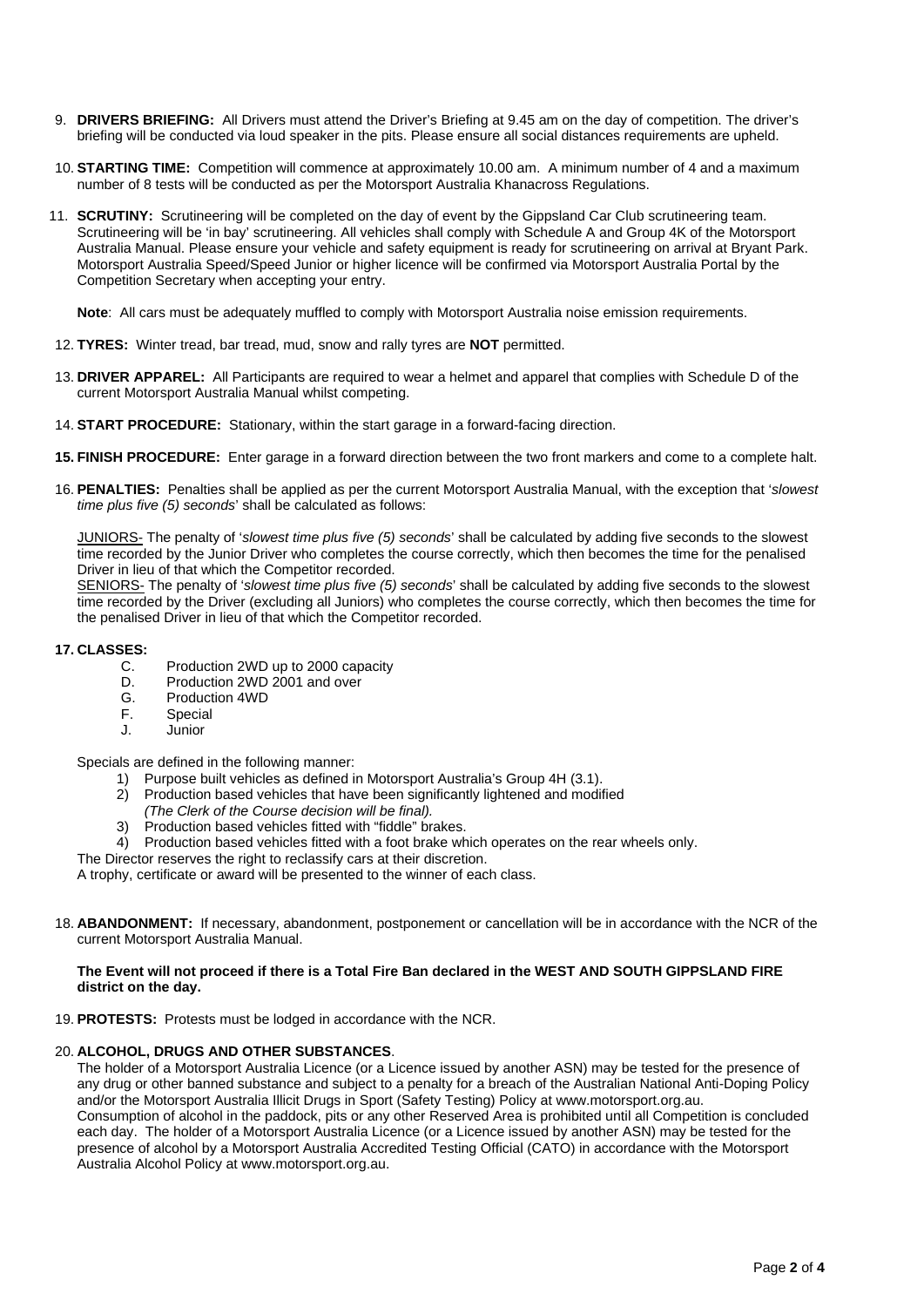- 21. **TIMING:** Timing is by hand held stop watches, one to be used as main time and others to provide backup time. The Chief Timekeeper will be the Judge of Fact for this Event.
- 22. **RESULTS:** Results will be emailed to all competitors and included in the next available edition of *Valve Bounce* and on the webpage within two weeks.

# **RISK WARNING AND ASSUMPTION OF RISK**

## **Motorsport Activities are inherently dangerous recreational activities and there is significant risk of injury, disability or death. If you do not wish to be exposed to such risks, then you should not participate in the Motorsport Activities.**

I acknowledge that the risks associated with attending or participating in Motorsport Activities include but are **NOT LIMITED** to the risk that I may suffer harm as a result of:

- motor vehicles (or parts of them) colliding with other motor vehicles or persons or property;
- other participants acting dangerously or with lack of skills;
- high levels of noise exposure:
- acts of violence and other harmful acts (whether intentional or inadvertent) committed by persons attending or participating in the event; and
- the failure or unsuitability of facilities (including grand-stands, fences and guard rails) to ensure my safety.

# **EXCLUSION OF LIABILITY, RELEASE & INDEMNITY**

In exchange for being able to attend or participate in the Motorsport Activities, **I agree**:

- to **release** Motorsport Australia and the Entities to the extent that any or all of them are providing Recreational Services from all liability for:
	- my **death**;
	- any **physical or mental injury** (including the aggravation, acceleration or recurrence of such an injury);
	- the contraction, aggravation or acceleration of a **disease**;
	- the coming into existence, the aggravation, acceleration or recurrence of any other **condition, circumstance, occurrence, activity, form of behaviour, course of conduct or state of affairs**:
		- that is or may be harmful or disadvantageous to me or the community; or
	- that may result in harm or disadvantage to me or the community,
	- howsoever arising from my participation in or attendance at the Motorsport Activities.
- to **indemnify and hold harmless and keep indemnified** Motorsport Australia and the Entities to the maximum extent permitted by law in respect of any Claim by any person; and
- to attend at or participate in the Motorsport Activities at my own risk.

## I understand that:

- nothing in this document excludes, restricts or modifies any rights that I may have as a result of significant personal injury that is caused by the Reckless Conduct of Motorsport Australia and the Entities as the supplier of the Motorsport Activities and Recreational Services;
- nothing in this document prevents Motorsport Australia and the Entities from relying on any laws (including statute and common law) that limit or preclude their liability;
- nothing in this document excludes any term or guarantee which under statute cannot be excluded, however the liability of Motorsport Australia and the Entities is limited to the minimum liability allowable by law;
- nothing in this document precludes me from making a claim under a Motorsport Australia insurance policy where I am expressly entitled to make a claim under that insurance policy; and
- Motorsport Australia has arranged for limited personal injury insurance coverage which may provide me with some protection for loss, damage or injury that I may suffer during my participation in the Motorsport Activities. I acknowledge and accept that the insurance taken out by Motorsport Australia may not provide me with full indemnity for loss, damage or injury that I may suffer during my participation in the Motorsport Activities, and that I may have to pay the excess if a Claim is made under an insurance policy on my behalf. I agree that my own insurance arrangements are ultimately my responsibility and I will arrange any additional coverage at my expense after taking into account Motorsport Australia's insurance arrangements, this document and my own circumstances.

## **Where Motorsport Activities are held in the following jurisdictions, I acknowledge that I have also read and accept the following warnings: WARNING – FOREGOING RIGHTS UNDER THE COMPETITION AND CONSUMER ACT 2010:**

Under the Australian Government Consumer Law (which is part of the Competition and Consumer Act 2010 (Commonwealth)), several guarantees are implied into contracts for the supply of certain goods and services. You agree that the application of all or any of the provisions of Subdivision B of Division 1 of Part 3-2 of the Australian Consumer Law (i.e. guarantees relating to the supply of services), the exercise of rights conferred by those provisions, and an liability of Motorsport Australia and the Entities for a failure to comply with any such guarantees, are excluded. However, such exclusion is limited to liability for:

- Death, physical or mental injury (including aggravation, acceleration or recurrence of such an injury of the individual);
- Contraction, aggravation or acceleration of a disease of an individual; or
- The coming into existence, the aggravation, acceleration or recurrence of any other condition, circumstance, occurrence, activity, form of behavior, course of conduct or state of affairs in relation to an individual that is or may be harmful or disadvantageous to the individual or the community or that may result in harm or disadvantage to the individual or the community.

This exclusion does not apply to significant personal injury suffered by the reckless conduct of Motorsport Australia and the Entities.

# **WARNING APPLICABLE IN RELATION TO MOTORSPORT ACTIVITIES HELD IN VICTORIA**

## **WARNING UNDER THE AUSTRALIAN CONSUMER LAW AND FAIR TRADING ACT 2012:**

Under the Australian Consumer Law (Victoria), several statutory guarantees apply to the supply of certain goods and services. These guarantees mean that the supplier named on this form is required to ensure that the recreational services it supplies to you: